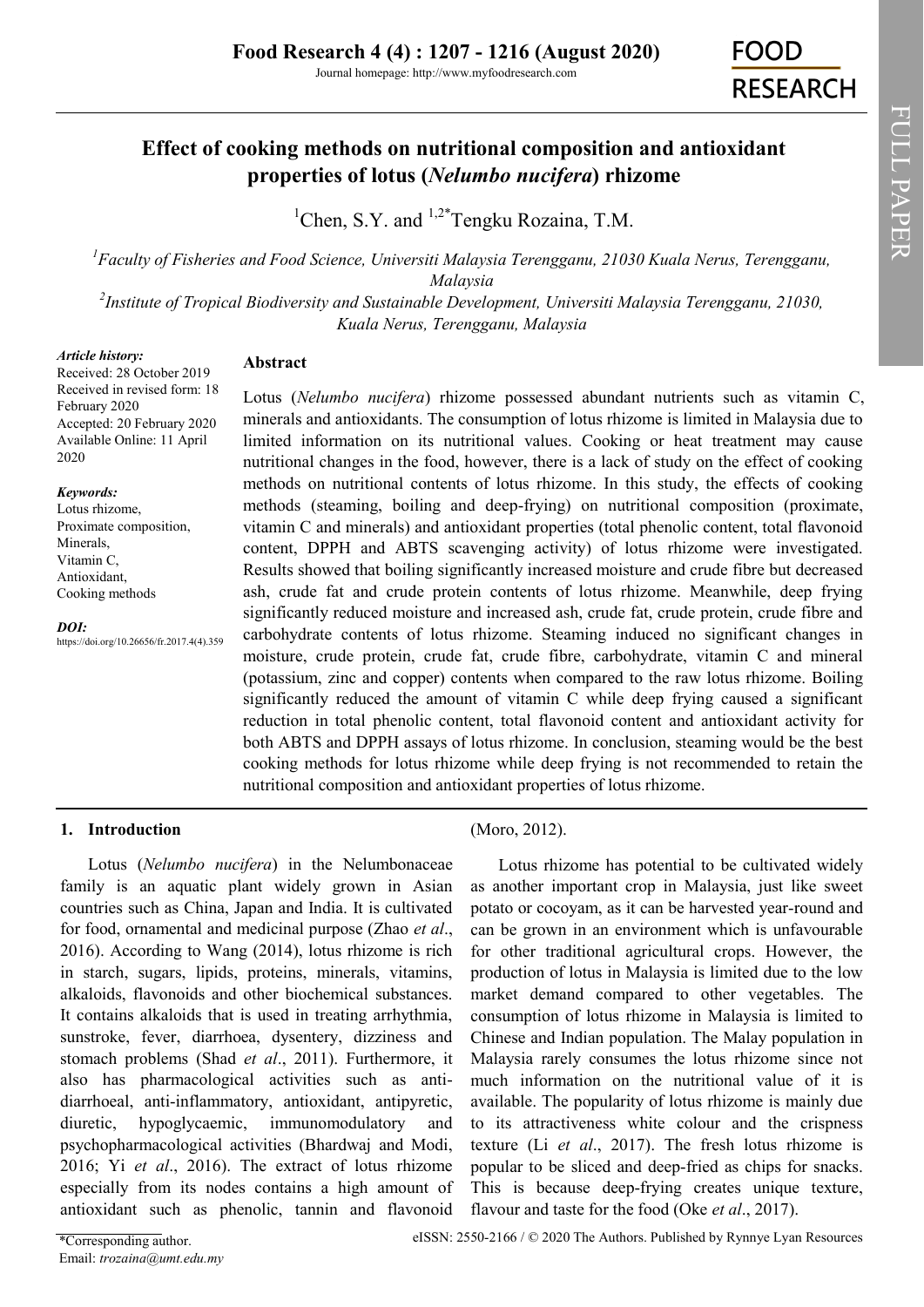FULL PAPER

According to Metha (2015), vegetables are cooked before consumption to improve their palatability, aroma, taste, appearance, and texture to achieve high acceptance among consumers. Cooking or processing method caused nutrients loss in food product and the amount of loss was depended on the method used. The heat applied during cooking caused the nutrients, which were sensitive to heat, light, oxygen and pH, to be unstable and lead to their thermal degradation (Omotosho *et al*., 2016).

Most consumers eat lotus rhizome because of its mild sweet flavour or as a part of their traditional food habit without knowing the nutritional value of lotus rhizome. There is a lack of research done purposely to investigate the effect of different cooking methods on the nutritional composition and antioxidant properties of lotus rhizome. Li *et al*. (2017) focused on the effect of steaming and boiling on the physicochemical properties of lotus (*Nelumbo nucifera*) root, such as moisture content, texture and volatile compounds (methylcyclohexance and ethylcyclohexance). Another study conducted by Zhao *et al*. (2016) investigated the effect of heat blanching and calcium immersion on physicochemical properties related to the texture of rhizome. Meanwhile, Vora and Srinivasan (2015) studied on the nutritional benefits of raw and fried lotus stems. Frying caused the reduction of iron, calcium, phosphorus, sodium and vitamin C content and increased the amount of carbohydrate, protein and dietary fibre in lotus stem (Vora and Srinivasan, 2015).

 The objectives of this study are to determine the effect of cooking methods on the proximate composition, vitamin C, minerals content, and antioxidant properties of lotus (*Nelumbo nucifera*) rhizome. Information obtained from this study would be beneficial to consumers in choosing the good cooking method for lotus rhizome and is expected to encourage its consumption among various communities in Malaysia.

### **2. Materials and methods**

#### *2.1 Sample preparation and cooking treatments*

Five (5) kg of lotus (*Nelumbo nucifera*) rhizomes with an average length of 45.0-57.0 cm and width of 4.0- 5.0 cm were purchased from the farmer at Ipoh, Perak. The samples were washed, peeled and sliced into 0.3 cm of thickness. The lotus rhizome slices were divided into four portions, where one portion was left as raw for control while the other three portions were cooked by steaming, boiling and deep-frying. The cooking conditions were as follows:

Steaming: Lotus rhizome slices (0.9 kg) were steamed for 30 mins in 3 L of  $100^{\circ}$ C boiling water in a steamer until they were tender.

Boiling: Lotus rhizome slices (0.9 kg) were boiled for 30 mins in 2 L of  $100^{\circ}$ C boiling water in a stock pot until they were tender.

Deep frying: Lotus rhizome slices (0.9 kg) were deep -fried for 1.5 mins in a saucepan with 350 mL palm oil (Bagus, Sime Darby Plantation, Malaysia) at  $170\pm2.0^{\circ}$ C until they were crispy.

All samples were cooked without adding any salt or additional ingredients. The cooked samples were taken for quick freezing in a blast freezer (Technomac, Malaysia) at -20°C for two hrs and stored in a freezer (Panasonic, Malaysia) at -20°C before further analysis.

#### *2.2 Proximate analysis*

Proximate analysis of lotus rhizome was carried out according to AOAC (2005) methods. The samples were dried in an oven (Chemopharm, Malaysia) at  $105^{\circ}$ C for overnight for moisture determination. Analysis of ash was carried out by heating the samples in a muffle furnace (Carbolite, Malaysia) at  $550^{\circ}$ C for overnight. Crude fat content was analysed using Labtec ST310 (Foss, Malaysia) with petroleum ether (EMSURE, Germany) as extraction solvent. Crude protein content was measured using a Kjeldahl method with Turbotherm digestion unit (Gerhardt, Malaysia) and Vapodest 30S distillation unit (Gerhardt, Malaysia). The conversion factor for nitrogen-protein percentage used was 6.25. The samples were boiled with 0.13 M  $H_2SO_4(R\&M)$ Chemical, Malaysia) and 0.31 M NaOH (R&M Chemical, Malaysia) in Gerhardt Fibre Bag system for determination of crude fibre content. The carbohydrate content of the sample was calculated by subtracting 100% with the sum of percentage of moisture, ash, crude fat, crude protein and crude fibre contents.

#### *2.2.1 Oil uptake and moisture loss*

The oil uptake and moisture loss of deep-fried lotus rhizome were determined according to Kim *et al*. (2015) method and calculated as follows:

$$
\text{Oil uptake } (\%) = \frac{W_D \times F_D - W_d \times F_d}{W_D} \times 100
$$
\n
$$
\text{Moisture loss } (\%) = \frac{W_d \times M_d - W_D \times M_D}{W_D} \times 100
$$

Where  $W_D$  = mass of cooked sample (g);  $W_d$  = mass of raw sample (g);  $F_D$  = fat amount of cooked sample (g/1g) wet basic);  $F_d = \text{fat amount of raw sample } (g/1g \text{ wet})$ basic);  $M_D$  = moisture content of cooked sample (g/1g)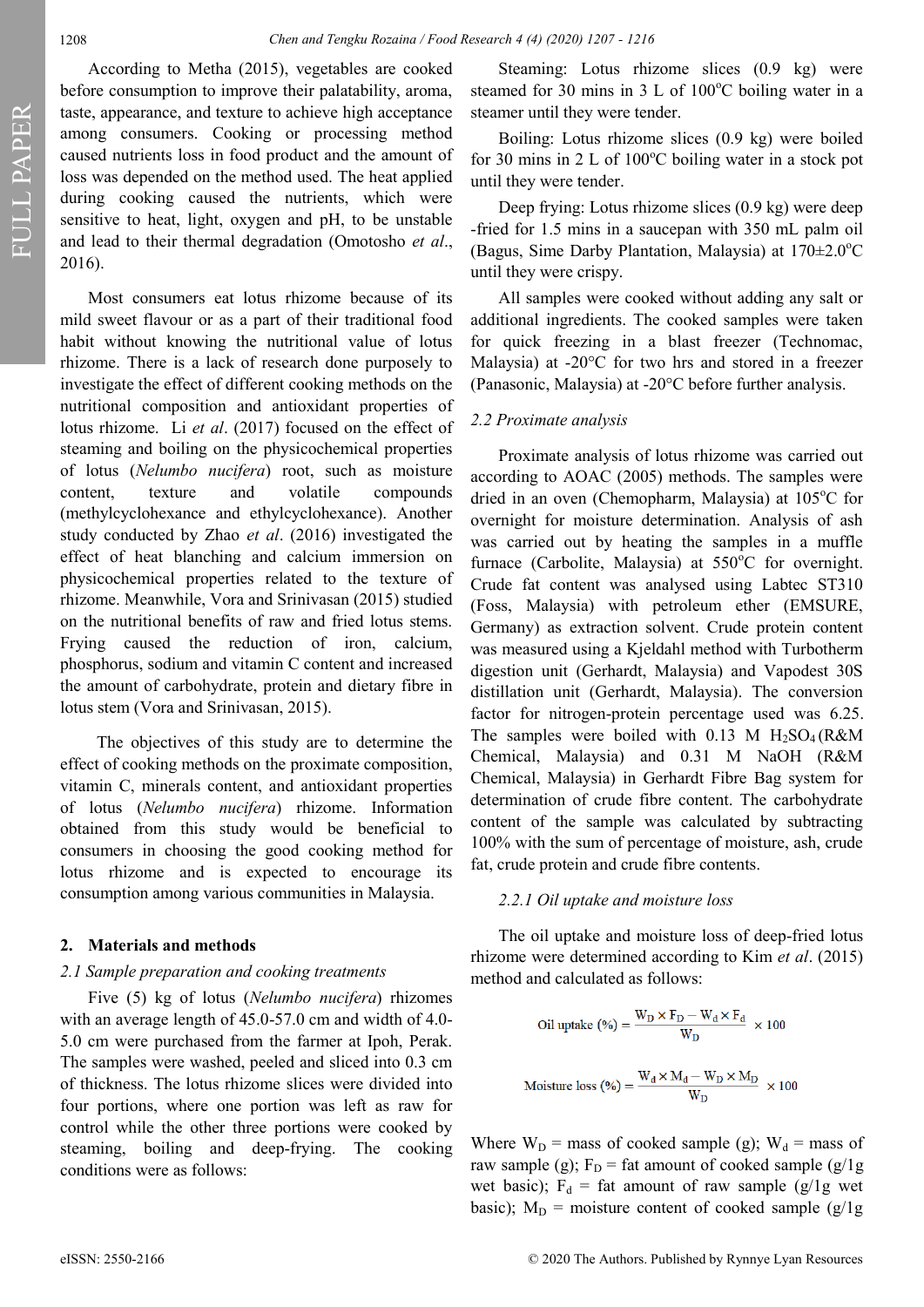$(g/lg$  wet basic).

# *2.3 Vitamin C analysis*

Lotus rhizome juice was prepared by grounding 10 g of chopped lotus rhizome slices with 50 mL distilled water (Hussain *et al*., 2016). The mixture was filtered and added with 3% metaphosphoric acid (EMSURE, Germany) until the volume became 100 mL. Determination of vitamin C was carried out according to Pegg *et al*. (2010) method. Lotus rhizome juice (10 mL) was titrated with 2,6-Dichlorophenolindophenol (DCPIP) dye solution until pink colour exists for 15 s. The ascorbic acid content was calculated using the formula below:

Ascorbic acid content (mg/100 g) = (X – B) × 
$$
(\frac{0.0543}{10}) × (\frac{100}{10})
$$

Where  $X =$  volume for test solution titration (mL) and B = volume for test blank titration (mL).

### *2.4 Mineral analysis*

Mineral extraction of lotus rhizome samples was carried out according to AOAC (2005) method. Lotus rhizome (1.5 g) was incinerated in a muffle furnace to form ash to be evaporated to dryness on a hot plate (Favorit, Malaysia) with 2 mL of concentrated HCl (EMSURE, Malaysia). Subsequently, 10 mL of 20% concentrated HNO<sub>3</sub> (Merck, Germany) was added. After incubation in water bath at 60°C for 1 hour, the mixture was diluted into 100 mL with distilled water and filtered using Whatman No.42 filter paper prior to analysis. Determination of mineral content of lotus rhizome was carried out using Inductively Coupled Plasma-Optical Emission Spectrometry (ICP–OES) (Optima 8300, PerkinElmer, USA) according to Akpinar-Bayizit *et al*. (2010) method.

# *2.5 Antioxidant analysis*

# *2.5.1 Antioxidant extraction*

Antioxidant extraction of lotus rhizome slices was carried out according to Leong *et al*. (2012) method. Chopped lotus rhizome samples were dried in an oven (Southstar, Malaysia) at  $50^{\circ}$ C for 48 hrs until almost 5-7% moisture content left. They were grounded to pass a 1 mm sieve. Lotus rhizome powder (5.0 g) was mixed with 50 mL of methanol (EMSURE, Germany) for overnight incubation in darkness at room temperature (28°C). The mixture was centrifuged (Hettich Zentrifugen, Malaysia) at 3000 r/min for 15 mins. The supernatant was separated through filtration with Whatman No.1 filter paper and was evaporated at  $40^{\circ}$ C using a rotary evaporator (Buchi, Malaysia). The yield of

wet basic); and  $M_d$  = moisture content of raw sample antioxidant extraction of lotus rhizome was calculated using the following equation:

$$
Yield (\%) = \frac{Weight of dry extract (g)}{Weight of lotus rhizome powder (g)} \times 100\%
$$

### *2.5.2 Total phenolic content (TPC)*

Total phenolic content (TPC) in lotus rhizome was determined using the Folin Ciocalteu method according to Zhao *et al*. (2014). Lotus rhizome extract solution of 0.1 mL of 5 mg/mL was mixed with 2 mL distilled water and 1 mL of Folin Ciocalteu phenol reagent (R&M Chemical, Malaysia) for incubation in darkness at room temperature (28°C) for 5 mins. A total of 5 mL of 20% aqueous  $Na<sub>2</sub>CO<sub>3</sub>$  solution (Bendosen, Malaysia) was added followed by incubation for 60 mins. The absorbance was measured at 735 nm using UV-Vis spectrophotometer (Interscience, Malaysia) with distilled water as blank. Gallic acid (R&M Chemical, Malaysia) was used as standard. TPC (GAE/g DE) in lotus rhizome was calculated through a linear regression equation obtained from gallic acid standard graph.

# *2.5.3 Total flavonoid content (TFC)*

Aluminium chloride coloration method was adopted for the estimation of total flavonoid content (TFC) in lotus rhizome according to Zhao *et al*. (2014). Lotus rhizome extract solution of 0.6 mL of 10 mg/mL was mixed with 3.75 mL distilled water and 0.225 mL of 5% aqueous  $NaNO<sub>3</sub>$  solution for incubation in darkness at room temperature (28°C) for 6 mins. A total of 0.45 mL  $10\%$  AlCl<sub>3</sub> solution (Sigma-Aldrich, USA), 1.5 mL of 1 mol/mL NaOH solution (R&M Chemical, Malaysia) and 0.975 mL of distilled water were added to the mixture before incubation for 15 mins. The absorbance was measured at 500 nm using UV-Vis spectrophotometer (Interscience, Malaysia) with distilled water as blank and catechin (TGI, Tokyo) as standard. TFC (CE/g DE) in lotus rhizome was calculated through a linear regression equation obtained from catechin standard graph.

# *2.5.4 DPPH radical scavenging activity*

DPPH radical scavenging activity of lotus rhizome extract was measured as in accordance to Zhao *et al*. (2014) with slight modification. A series of lotus rhizome extract solution (0.5 to 3.0 mg/mL) was mixed with 5 mL of 0.1  $\mu$ mol/L 2, 2-diphenyl-1-picrylhydrazyl (DPPH; Sigma-Aldrich, Germany) solution in methanol for incubation in darkness at room temperature for 30 mins. The absorbance was measured at 517 nm using UV -Vis spectrophotometer (Interscience, Malaysia) with methanol as blank. The following equation was used for the calculation of DPPH free radical scavenging activity: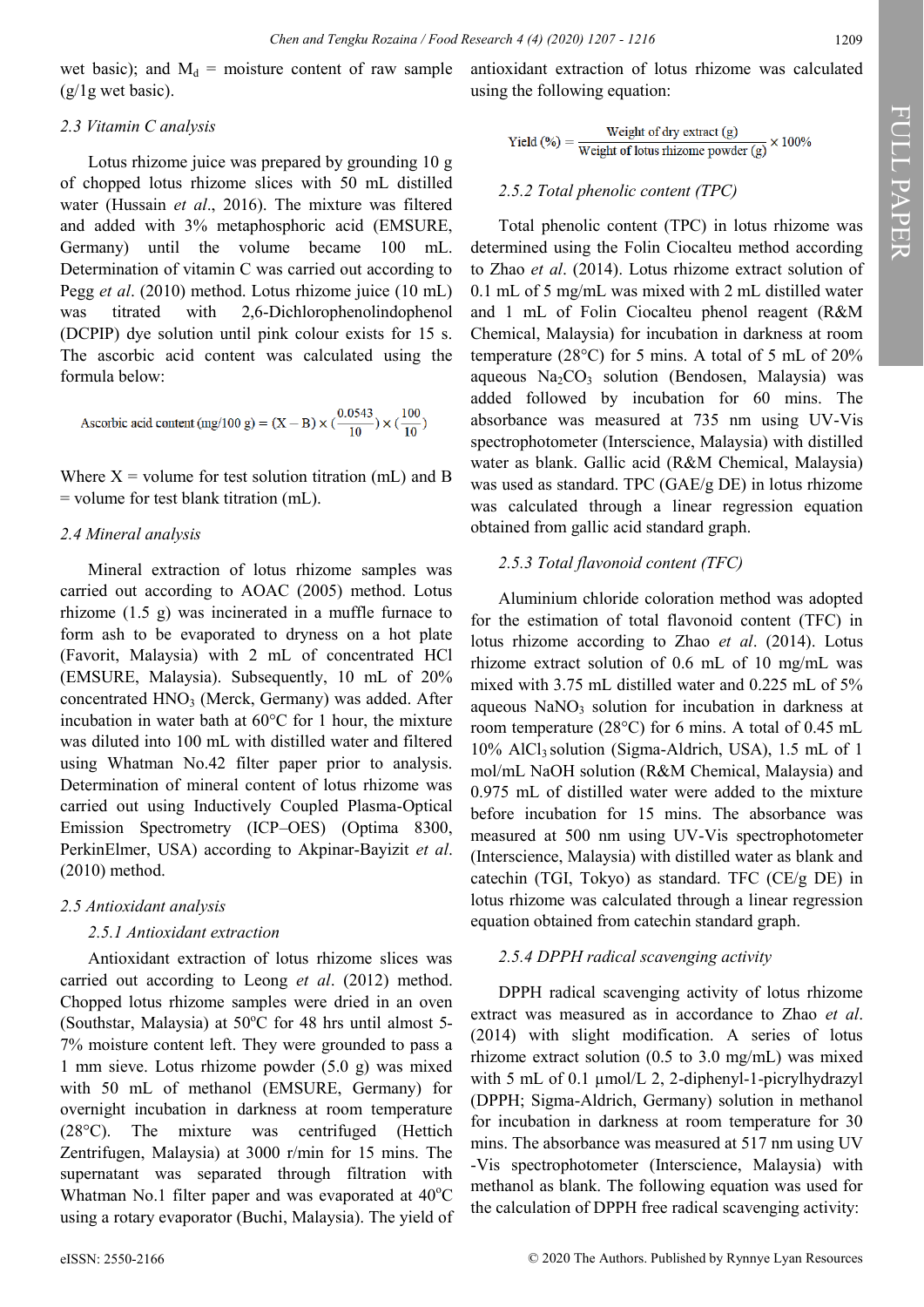FULL PAPER

Scavenging ability (%) = 
$$
(\frac{A_{\text{control}} - A_{\text{sample}}}{A_{\text{control}}}) \times 100\%
$$

Where  $A_{control}$  = absorbance of the control and  $A_{sample}$  = absorbance of the sample

A graph of scavenging ability against the concentration of the sample extract was plotted to determine the amount of lotus rhizome extract with 50% scavenging activity  $(IC_{50})$  values.

### *2.5.5 ABTS radical scavenging activity*

Analysis of 2,2'-azino-bis(3-ethylbenzothiazoline-6 sulfonic acid) (ABTS) radical scavenging activity of lotus rhizome extract was conducted using Wu *et al*.  $(2011)$  method. ABTS<sup>+</sup> radical solution was prepared by incubating the mixture of 3 mL of 7 mM ABTS stock solution (Sigma-Aldrich, USA) and 3 mL of 2.45 mM potassium persulfate (EMSURE, Germany) at room temperature for 16 hrs in darkness. The mixture was diluted with 80% ethanol (HmbG Chemical, Malaysia) to obtain absorbance of 0.70±0.005 at 734 nm using UV-Vis spectrophotometer (Interscience, Malaysia). A total of 0.3 mL of a series of lotus rhizome extract solution (0.5 to 3.0 mg/mL) was mixed with 2.7 mL of  $ABTS^+$ radical solution and incubated for 30 mins. The absorbance was measured at 734 nm using UV-Vis spectrophotometer with methanol as blank. The scavenging ability  $(\%)$  and IC<sub>50</sub> values were determined as previously described for DPPH.

#### *2.6 Statistical analysis*

All analyses were carried out in the triplicate and data was expressed in mean  $\pm$  standard deviation form. Statistical analysis was carried out using one-way ANOVA and Tukey's-b using SPSS version 16 (SPSS Inc., USA).

#### **3. Results and discussion**

#### *3.1 Proximate composition*

Table 1 shows the raw lotus rhizome contained 86.86% moisture, 1.05% ash, 0.14% crude fat, 2.34% crude protein, 0.80% crude fibre and 8.81% carbohydrate. This finding is in accordance with Wang (2014) findings on lotus rhizome samples. Meanwhile,

Read (1982) reported that lotus rhizome contained 1.70% protein, 0.10% fat, 9.7% carbohydrate and 1.10% ash. The variation in the proximate composition of lotus rhizomes in the present and previous studies may be due to differences in the maturity level and planting location of lotus rhizome samples. This finding is supported by Agunbiade *et al*. (2017) and Chinomso *et al*. (2018) on orange-fleshed sweet potato and on *Moringa oleifera* leaves in their studies, respectively.

The moisture content of steamed (89.20%) and boiled lotus rhizome (91.51%) was significantly different with raw  $(86.86\%)$  lotus rhizome ( $p < 0.05$ ). A similar result was reported by Bembem and Sadana (2013) and Okibe *et al.* (2016) where the moisture content of their potato and pumpkin leaves were higher after boiled, respectively. According to Lola (2009), fibre and other chemical compounds presented in the vegetables absorbed water during boiling.

In this study, the moisture content of the deep-fried lotus rhizome was lowest (15.37%) compared to raw and other cooked lotus rhizomes. This finding is in agreement with Shunmugapriya and Kalaiselvan (2017) who reported that fried garlic possessed the lowest percentage of moisture content compared to steamed and boiled samples. The high heat applied during deep-frying caused the moisture escaped from food through evaporation (Omotosho *et al*., 2016; Oke *et al*., 2017). On the other hand, the ash content of deep-fried sample was the highest  $(3.71\%)$ , followed by raw  $(1.05\%)$ , steamed (0.69%) and boiled sample (0.17%). Boiling might reduce more ash content than steaming due to the leaching out of mineral into boiling water (Lola, 2009; Wang *et al*., 2012). The ash increment occurred in deepfried samples was related to the moisture lost. Dehydration concentrated the nutrient left in the sample and thus increased the ash content in the fried product (Yodkraisri and Bhat, 2012).

There was no significant difference ( $p > 0.05$ ) found between crude fat content of raw and steamed (0.11%) samples and between crude fat content of raw and boiled (0.06%) lotus rhizome (Table 1). A similar result was reported by Hwang *et al*. (2012) on red pepper. A large increase of crude fat content was found on the deep-fried lotus rhizome in the present study and this is in

Table 1. Proximate composition on a wet weight basis for raw and cooked lotus rhizomes

| Lotus rhizome | Proximate composition         |                              |                         |                              |                              |                               |  |  |
|---------------|-------------------------------|------------------------------|-------------------------|------------------------------|------------------------------|-------------------------------|--|--|
|               | Moisture $(\% )$              | Ash $(\% )$                  | Crude fat $(\% )$       | Crude protein $(\% )$        | Crude fibre $(\% )$          | Carbohydrate $(\% )$          |  |  |
| Raw           | $86.86 \pm 0.35$ <sup>c</sup> | $1.05 \pm 0.05^{\circ}$      | $0.14 \pm 0.01^{\circ}$ | $2.34\pm0.17^{\circ}$        | $0.80 \pm 0.02$ <sup>c</sup> | $8.81 \pm 0.51^{\circ}$       |  |  |
| Steamed       | $89.20 \pm 0.25^{\rm b}$      | $0.69 \pm 0.08$ <sup>c</sup> | $0.11 \pm 0.01^b$       | $2.22 \pm 0.12^b$            | $1.01 \pm 0.06^{\circ}$      | $6.76 \pm 0.46^{\circ}$       |  |  |
| <b>Boiled</b> | $91.51 \pm 0.53$ <sup>a</sup> | $0.17 \pm 0.01$ <sup>d</sup> | $0.06 \pm 0.01^b$       | $0.77 \pm 0.05$ <sup>c</sup> | $2.06 \pm 0.07^{\circ}$      | $5.43 \pm 0.46^b$             |  |  |
| Deep fried    | $15.37 \pm 1.90$ <sup>d</sup> | $3.71 \pm 0.25^{\text{a}}$   | $31.41 \pm 1.07^a$      | $8.33 \pm 0.38$ <sup>a</sup> | $12.28 \pm 0.20^a$           | $28.91 \pm 2.67$ <sup>a</sup> |  |  |

Mean  $\pm$  SD, n = 3. Values with different superscript letters in the same column are significantly different at p<0.05

eISSN: 2550-2166 © 2020 The Authors. Published by Rynnye Lyan Resources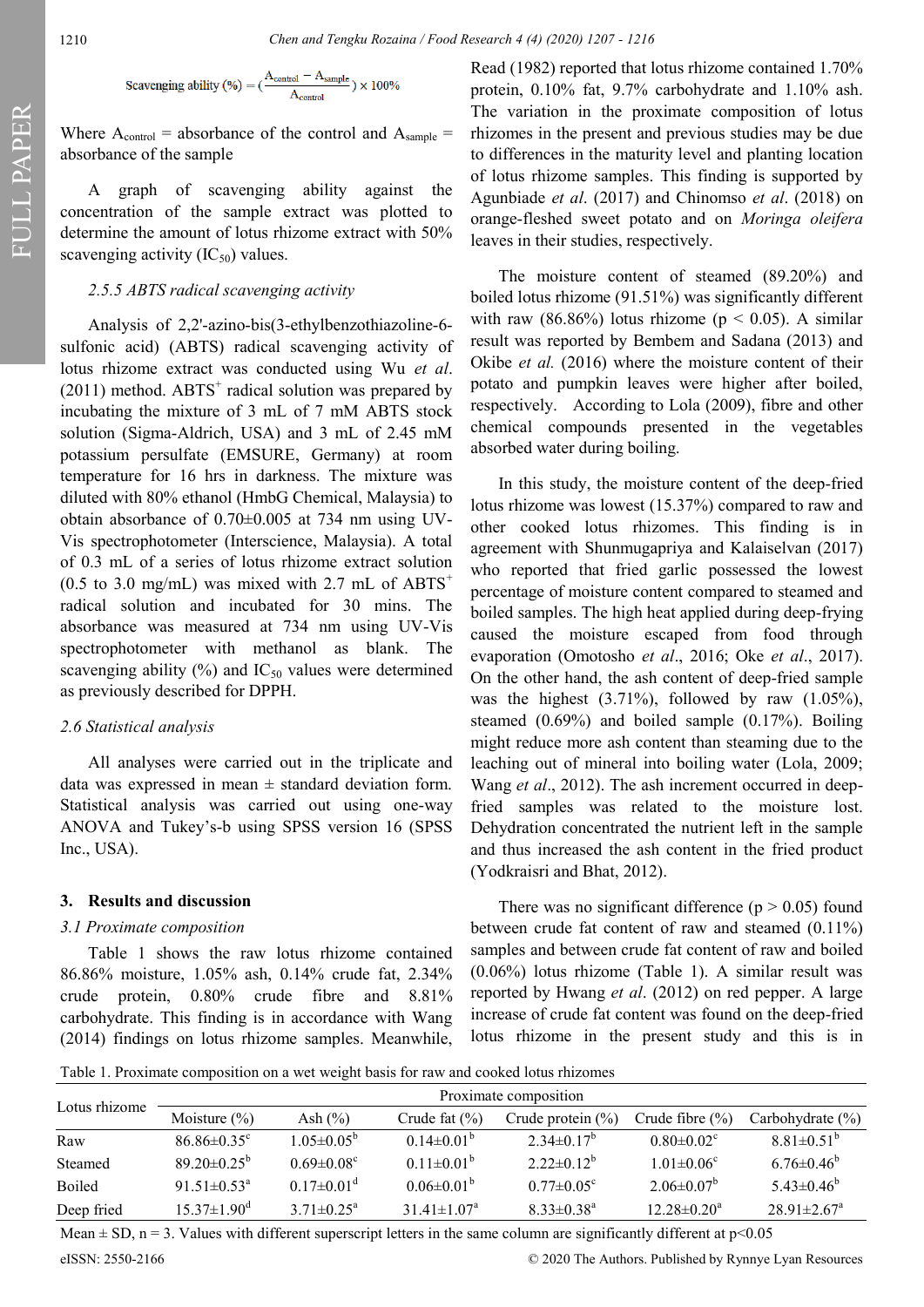accordance with Omotosho *et al*. (2016) on unripe plantain. Deep-fried food increased its fat content through extra fat absorption from the frying oil and decreased its moisture content through moisture escaping from food due to high heat (Bordin *et al*., 2013).

The moisture loss and oil uptake of deep-fried lotus rhizome were 73.88% and 31.27%, respectively. This finding is in agreement with Manjunatha *et al*. (2012) on Gethi (*Dioscorea kammonensis kunths*) strips. According to Kita (2014), moisture loss would cause dehydration which contributed to changes in cell structure and formation of small channel matrix occupied subsequently by the frying oil. Vigorous water escaped from vegetable had limited the oil absorption during the frying process, causing a higher rate of moisture loss than oil uptake (Bouchon *et al*., 2003).

The highest crude protein content was found on deep -fried (8.33%) lotus rhizome followed by raw (2.34%), steamed (2.22%) and boiled (0.77%) lotus rhizome. The large increment in crude protein content of deep-fried food was contributed by the moisture loss which concentrated the organic materials left (Vora and Srinivasan, 2015) and by the hydrolysis of insoluble protein compound which increased the protein availability (Reid *et al*., 2016). Meanwhile, boiling decreased crude protein content of lotus rhizome, which is in accordance with the previous studies on potato (Bembem and Sadana, 2013) and red pepper (Hwang *et al*., 2012). Soluble nitrogenous substance leached out into boiled water when cooked, causing more loss rather than denaturation (Reid *et al.*, 2016).

Deep frying increased the crude fibre content of lotus rhizome from 0.80% to 12.28%. Similar results were observed on four varieties of potato (Murniece *et al*., 2011), lotus stem (Vora and Srinivasan, 2015) and purple flesh potatoes (Tian *et al*., 2016). This is probably due to structural damage to the cells, which induced a marked loss of other liposoluble compounds and increased fibre content (Sun *et al*., 2014). Furthermore, the increase in fibre content in cooked samples were due to dehydration because of moisture loss (Vora and

Srinivasan, 2015). The highest carbohydrate content was also found in the deep-fried lotus rhizome, followed by steamed, raw and boiled lotus rhizome.

# *3.2 Vitamin C content*

Table 2 shows the amount of vitamin C and minerals in the raw and cooked lotus rhizomes in the present study. The raw lotus rhizome contained 15.02 mg/100 g vitamin C. This amount was higher than the vitamin C in the lotus *(Nelumbo nucifera)* rhizomes reported by Shad *et al*. (2011; 0.26-0.35 mg/g) but lower than USDA (2016; 44 mg/100 g). The differences probably due to cultural practice, maturity, preharvest climatic conditions, harvesting method influenced the vitamin C level in vegetables as stated by Lee and Kader (2000) and Duya (2017).

Boiling and deep-frying significantly decreased the vitamin C content in lotus rhizome. The amount of vitamin C in the boiled and deep-fried lotus rhizomes in the present study were 3.80 mg/100 g and 1.45 mg/100 g, respectively. This finding is in contrast with Ikanone and Oyekan (2014) who reported that boiled Irish potato and sweet potato lost more vitamin C than the fried samples. Meanwhile, previous studies showed that the steaming cooking method retained more vitamin C in potato tubers (Bembem and Sadana, 2013), and broccoli, spinach and lettuce (Zeng, 2013) compared to the boiling method. This probably due to vitamin C is a heatsensitive water-soluble nutrient as reported by Igwemmar *et al*. (2013).

Apart from thermal degradation, vitamin C would be lost through leaching out during boiling (Yuan *et al*., 2009). Thus, boiling contributed to the highest reduction of vitamin C content for lotus rhizome compared to deep frying as it caused both thermal degradation and leaching out of vitamin C. Moreover, oxidation of vitamin C occurred easily in aqueous solution and could be enhanced by higher temperature, physical damage and relative humidity (Lee and Kader, 2000). In the deepfried sample, the loss of vitamin C was due to the higher temperature (170 $^{\circ}$ C) applied during frying. The rate of vitamin C retention in cooked food was influenced by

Table 2. Vitamin C and mineral composition of raw and cooked lotus (*Nelumbo nucifera*) rhizome.

| Lotus      | Vitamin C               | Amount of mineral $(mg/100 g)$ |                         |                         |                         |                         |                       |                       |                         |                         |
|------------|-------------------------|--------------------------------|-------------------------|-------------------------|-------------------------|-------------------------|-----------------------|-----------------------|-------------------------|-------------------------|
| rhizome    | (mg/100 g)              | K                              | Ca                      | Mg                      | Fe                      | Zn                      | Cu                    | Mn                    | Na                      | P                       |
| Raw        | 15.02                   | 2437.53                        | 151.75                  | 134.61                  | 13.27                   | 5.08                    | 2.64                  | 1.49                  | 74.14                   | 804.63                  |
|            | $\pm 1.36^{\circ}$      | $\pm$ 37.95 <sup>a</sup>       | $\pm 1.76^{\circ}$      | $\pm$ 1.34 <sup>b</sup> | $\pm 0.32^{\rm b}$      | $\pm 0.07^{\rm a}$      | $\pm 0.05^{\text{a}}$ | $\pm 0.02^{\rm b}$    | $\pm 0.89^{\rm b}$      | $\pm 5.63^{\rm b}$      |
| Steamed    | 13.40                   | 2512.60                        | 201.20                  | 148.89                  | 24.34                   | 5.55                    | 2.96                  | 2.57                  | 76.97                   | 914.58                  |
|            | $\pm 1.14^{\mathrm{a}}$ | $\pm 37.06^{\rm a}$            | $\pm 1.67^{\rm b}$      | $\pm 1.31^{\circ}$      | $\pm 1.37$ <sup>a</sup> | $\pm 0.45^{\text{a}}$   | $\pm 0.45^{\rm a}$    | $\pm 0.03^{\text{a}}$ | $\pm$ 1.27 <sup>a</sup> | $\pm 3.29^{\mathrm{a}}$ |
| Boiled     | 1.45                    | 617.30                         | 263.27                  | 113.95                  | 12.02                   | 3.52                    | 1.61                  | 2.61                  | 43.70                   | 376.50                  |
|            | $\pm 0.31^{\rm b}$      | $\pm 8.18$ <sup>c</sup>        | $\pm 1.49^{\rm a}$      | $\pm 0.61^{\circ}$      | $\pm 0.55^{\rm b}$      | $\pm 0.03^{\rm b}$      | $\pm 0.01^{\rm b}$    | $\pm 0.03^{\text{a}}$ | $\pm 0.71$ <sup>d</sup> | $\pm 2.04$ <sup>d</sup> |
| Deep fried | 3.80                    | 1481.53                        | 92.06                   | 69.19                   | 7.27                    | 2.53                    | 1.29                  | 1.09                  | 52.12                   | 442.28                  |
|            | $\pm 0.54^{\circ}$      | $\pm 29.92^{\rm b}$            | $\pm$ 1.92 <sup>d</sup> | $\pm 1.07$ <sup>d</sup> | $\pm 0.73$ <sup>c</sup> | $\pm 0.27$ <sup>c</sup> | $\pm 0.01^{\rm b}$    | $\pm 0.01^{\circ}$    | $\pm 0.57$ <sup>c</sup> | $\pm 4.52^{\circ}$      |

Mean  $\pm$  SD, n = 3. Values with different superscript letters in the same column are significantly different at p<0.05

FULL PAPER

FULL PAPER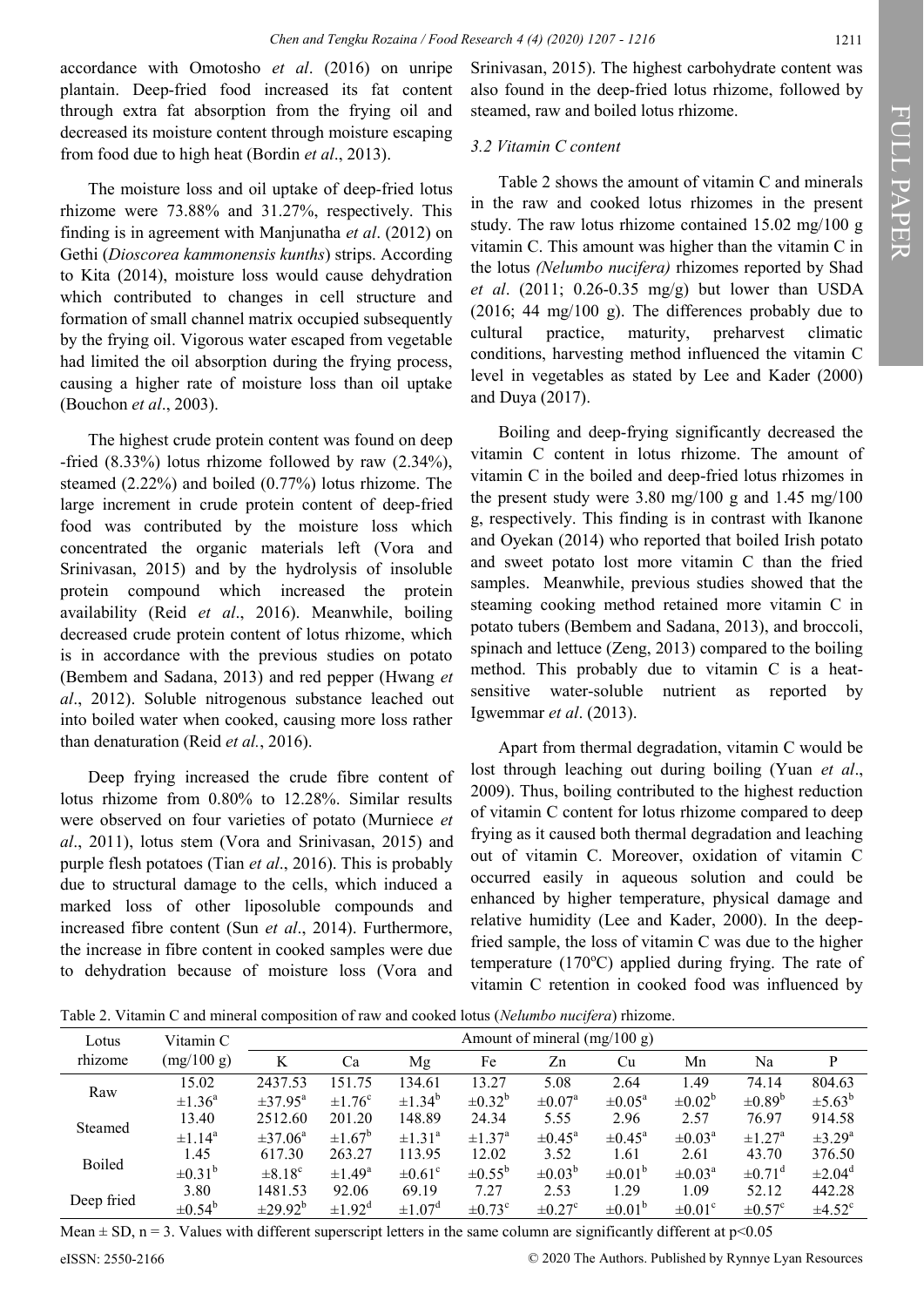FULL PAPER

the size of cut, use of cooking media, time and temperature of cooking (Severi *et al*., 1997).

### *3.3 Mineral composition*

Raw lotus rhizome was composed of potassium (2437.53 mg/100 g), calcium (151.75 mg/100 g), iron (13.27 mg/100 g), zinc (5.08 mg/100 g), copper (2.64 mg/100 g), manganese (1.49 mg/100 g), sodium (74.14 mg/100 g), and phosphorus (804.63 mg/100 g) as shown in Table 2. These findings were contradicted with USDA (2016) which reported that there were about 556 mg potassium (K), 45 mg calcium (Ca), 1.16 mg iron (Fe), 0.39 mg zinc (Zn), 0.26 mg copper (Cu), 0.26 mg manganese (Mn), 40 mg sodium (Na) and 100 mg phosphorus (P) presented in lotus rhizome. Jongrungruangchok *et al*. (2010) stated that the minerals of *Moringa oleifera* leaves obtained from different regions in Thailand varied in mineral content because of several reasons such as cultivated regions, growing conditions, nature of soil, seasonal changes, genetically different cultivars and storage conditions. Pongrac *et al*. (2016) also found that the amounts of mineral compounds for grains and sprouts were different from each other when they were cultivated in tap water or moderately mineral-rich water.

Three types of trend were observed for the mineral content in lotus rhizomes in the present study. The trends were steamed  $>$  raw  $>$  deep-fried  $>$  boiled for K, Na and P; steamed  $>$  raw  $>$  boiled  $>$  deep-fried for Mg, Fe, Zn and Cu; and boiled  $>$  steamed  $>$  raw  $>$  deep-fried for Ca and Mn. According to Ikanone and Oyekan (2014), boiling caused a higher loss of Zn, Mg, Na and Ca and lower loss of Cu and Fe for Irish and sweet potato compared to frying. Contrastingly, boiling caused more loss for Na and Ca but not for Zn and Mg compared to frying in the lotus rhizome in the present study. Vora and Srinivasan (2015) reported that frying reduced Na and Fe in lotus stem whereas Okibe *et al*. (2016) reported that steaming retained K, Na, Ca, Mg, Fe and P better than boiling as minerals were soluble in water and could leach out into boiling medium during cooking (Okibe *et al*., 2016). The findings in Vora and Srinivasan (2015) and Okibe *et al*. (2016) were in accordance with the present study.

Generally, different type of mineral would undergo different rate of losses even though they were treated with the same cooking method. This condition was contributed by different proportion of soluble salt, which leach out easily to the water when heating, and insoluble salt, which retained in the plant when heating (Faboya and Aku, 1996). However, the increment of mineral content might occur after the breaking down of plant tissue which increased the mineral extractability. The heat applied degraded the antinutrient hindered the availability of minerals, causing minerals to be found in the cooked medium (Oulai *et al*. 2013).

### *3.4 Antioxidant content*

The highest antioxidant extraction yield was obtained from raw lotus rhizome (4.03%), followed by steamed (3.29%), boiled (2.23%) and deep-fried (1.19%) lotus rhizome (Table 3). A similar trend was reported by Sultana *et al*. (2008) on peas, carrot, spinach and white turnip. The antioxidant extraction yield of raw lotus rhizome was in agreement with Yang *et al*. (2007) who reported that the extract yield was ranged from 4 to 5% when using methanol as solvent. Contrastingly, the antioxidant extraction yield of lotus rhizome in Wu *et al*. (2011) and Zhao *et al*. (2014) studies were 10.70% and 5.30 to 6.84%, respectively. Soil nature and agroclimatic condition caused different bioavailability of extractable components in plant tissue and hence contributed to the distinct values of extract yield of antioxidant (Hsu *et al*., 2006).

Total phenolic content (TPC) of raw lotus rhizome (50.66 mg GAE/g) was higher compared to the cooked sample of lotus rhizomes  $(11.96 - 43.80$  mg GAE/g). This finding is in agreement with Zhao *et al*. (2014) who found the TPC of lotus rhizome in their studies ranged from 31.63 to 70.01 mg GAE/g. Contrastingly, Wu *et al*. (2011) reported a lower result with 16.14 mg GAE/g of TPC in the raw lotus rhizome. The variation in the TPC was contributed by the distinct environmental and geological conditions of planting region as reported by Sultana *et al*. (2008). This is supported by Podsedek (2005) who stated that the polyphenols content for vegetable was varied due to factors such as varieties, climatic conditions, cultural practices, maturity at harvest

Table 3. Yield of antioxidant extraction, total phenolic content, total flavonoid content,  $IC_{50}$  values of DPPH and ABTS radical scavenging activity for raw and cooked lotus (*Nelumbo nucifera*) rhizome.

| Lotus rhizome | Antioxidant<br>extraction yield $(\% )$ | Total phenolic content<br>$(mg \text{ GAE/g DE})$ | Total flavonoid<br>content<br>(mg CE/g CE) | radical scavenging<br>activity $(\mu g)$ | $IC_{50}$ values of DPPH $IC_{50}$ values of ABTS<br>radical scavenging<br>activity $(\mu g)$ |
|---------------|-----------------------------------------|---------------------------------------------------|--------------------------------------------|------------------------------------------|-----------------------------------------------------------------------------------------------|
| Raw           | $4.03 \pm 0.11^a$                       | $50.66 \pm 4.49$ <sup>a</sup>                     | $11.98 \pm 0.38^a$                         | 1027                                     | 495                                                                                           |
| Steamed       | $3.29 \pm 0.13^b$                       | $43.80 \pm 2.94$ <sup>a</sup>                     | $10.65 \pm 0.65^{\rm b}$                   | 1186                                     | 569                                                                                           |
| Boiled        | $2.23 \pm 0.14^a$                       | $20.78 \pm 1.70^b$                                | $5.13 \pm 0.39$ <sup>c</sup>               | 1468                                     | 694                                                                                           |
| Deep fried    | $1.19 \pm 0.03^{\text{a}}$              | $11.96 \pm 0.85$ <sup>c</sup>                     | $2.54 \pm 0.13$ <sup>d</sup>               | 1705                                     | 799                                                                                           |

Mean  $\pm$  SD, n = 3. Values with different superscript letters in the same column are significantly different at p<0.05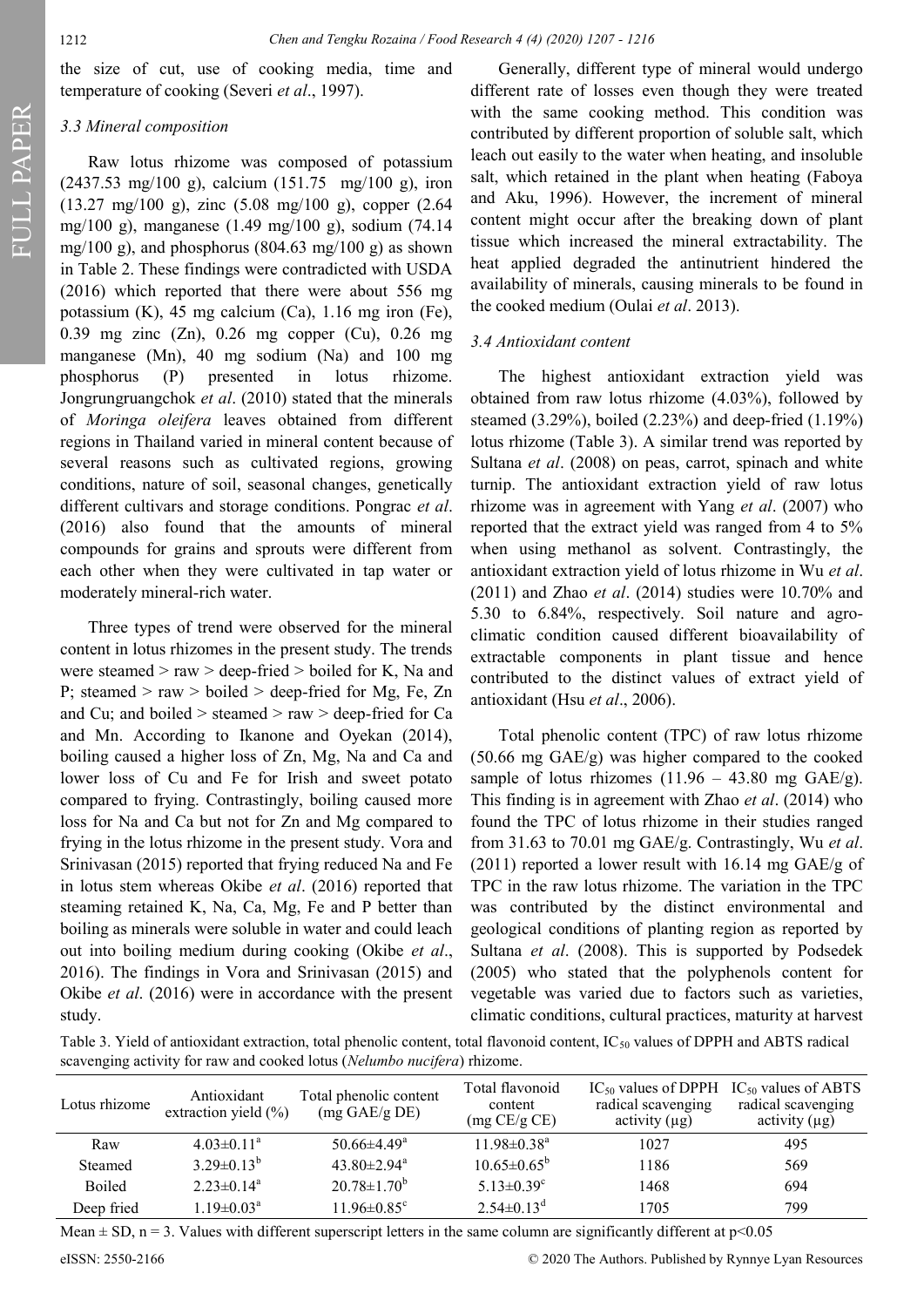and storage conditions. Furthermore, boiling and deepfrying decreased the amount of TPC of lotus rhizome which was 20.78 mg GAE/g and 11.96 mg GAE/g, respectively. Boiling contributed to the loss of antioxidant content in vegetable due to leaching out of phenolic compounds into boiling water (Sultana *et al*., 2008; Hwang *et al*., 2012; Sengul *et al*., 2014). Meanwhile, high heat applied during frying would lose most phenolic content compared to other cooking methods, i.e. which caused thermal decomposition of the phenolic compound during frying (Turkmen *et al*., 2005; Kalkan and Yucecan, 2013).

Total flavonoid content (TFC) of lotus rhizome showed a similar trend with TPC, at which raw lotus rhizome (11.98 mg CE/g DE) contained the highest value of TFC, followed by steamed (10.65 mg/g DE), boiled (5.13 mg CE/g DE) and deep-fried (2.54 mg CE/g DE) lotus rhizome. Flavonoid compound which is soluble in water could leach out during boiling (Bembem and Sadana, 2012). Thus, boiled vegetable had a lower TFC than steamed samples. The TFC of raw lotus rhizome in the present study was in agreement with Zhao *et al*. (2014) where the TFC in the lotus rhizome ranged from 7.33 to 13.21 mg CE/g DE.

### *3.5 Antioxidant activity*

Inhibitory concentration  $(IC_{50})$  values of DPPH (1027  $\mu$ g) and ABTS (495  $\mu$ g) assay for raw lotus rhizome were the lowest among all samples (Table 3). The lowest  $IC_{50}$  value indicated the highest antiradical activity (Leong *et al*., 2012). Thus, the raw lotus rhizome contained the highest antioxidant activity compared to the cooked samples. Meanwhile, Wu *et al*. (2011) reported that the  $IC_{50}$  value of DPPH and ABTS assay for the lotus rhizome extract in their studies were 458.58 µg and 4917.51 µg, respectively. Yang *et al*. (2007) suggested that the extracting solvent used affected the antioxidant activity of plant extract. The solvent methanol used in the present study was found to have higher antioxidant extraction yield and hence higher antioxidant activity compared to the petroleum ether used by Wu *et al*. (2011). In addition, the growing region also influenced the antioxidant content and activity for lotus rhizome extract (Zhao *et al*., 2014).

The  $IC_{50}$  value for ABTS assay of lotus rhizome in the present study was lower than of DPPH due to the different reaction of ABTS assay and DPPH assay. This is in accordance with Al-Laith *et al*. (2015) findings on three wild medical plants (*Aizoon canariense, Asphodelus tenuifolius* and *Emex spinosus*). For instances, ABTS cation radical could react with hydrophilic and lipophilic antioxidant while DPPH radical can only react with hydrophilic antioxidant

### (Boligon *et al*., 2014).

Zhang and Hamauzu (2004) reported that cooking reduced the antioxidant components and activity of broccoli. In the present study, the  $IC_{50}$  value of DPPH assay for steamed, boiled and deep-fried lotus rhizome were  $1186 \mu g$ ,  $1468 \mu g$  and  $1705 \mu g$ , respectively; while of ABTS assay were 569  $\mu$ g, 694  $\mu$ g and 799  $\mu$ g, respectively (Table 3). The steaming method caused the least loss of antioxidant activity, followed by boiling in both DPPH and ABTS assay. This is due to polyphenols compound could dissolve in boiled water, thus boiling caused a higher reduction in antioxidant activity in vegetables compared to steaming (Hwang *et al*., 2012; Sengul *et al*., 2014). Meanwhile, Kalkan and Yucecan (2013) reported that frying caused the highest loss of antioxidant activity in vegetables. Zhang *et al*. (2011) suggested that long term exposure to the high temperature degraded the antioxidant compound in bamboo shoot.

### **4. Conclusion**

Methods of cooking affect the nutritional composition and antioxidant properties of lotus (*Nelumbo nucifera*) rhizome. Boiling and deep-frying brought prominent change on the moisture, ash, crude fat, crude protein, crude fibre and carbohydrate content of lotus rhizome whereas steaming brought only a small change of proximate composition when compared to raw lotus rhizome. In addition, steamed lotus rhizome caused the lowest loss of vitamin C and minerals (K, Na, P, Mg, Fe, Zn, Cu, Ca and Mn) while boiling gave the highest loss of vitamin C and deep-frying gave the highest loss of most of the minerals in the lotus rhizome. Deep frying caused the significant degradation of antioxidant properties, followed by boiling and steaming. Thus, deep -frying is not recommended for healthy preparation as it increased the fat content significantly in the final product and contributed to a high loss of moisture, vitamin C, minerals and antioxidant properties of lotus rhizome. Overall, steaming is considered as the best cooking methods for lotus rhizome as it retained proximate composition, vitamin C, minerals, TPC, TFC, and antioxidant activity better than boiling and deep-frying.

#### **Conflict of Interest**

The authors declare no conflict of interest.

#### **Acknowledgments**

Authors would like to thank the Faculty of Fisheries and Food Science, Universiti Malaysia Terengganu for the funding and the laboratory staff for their technical assistance in this study.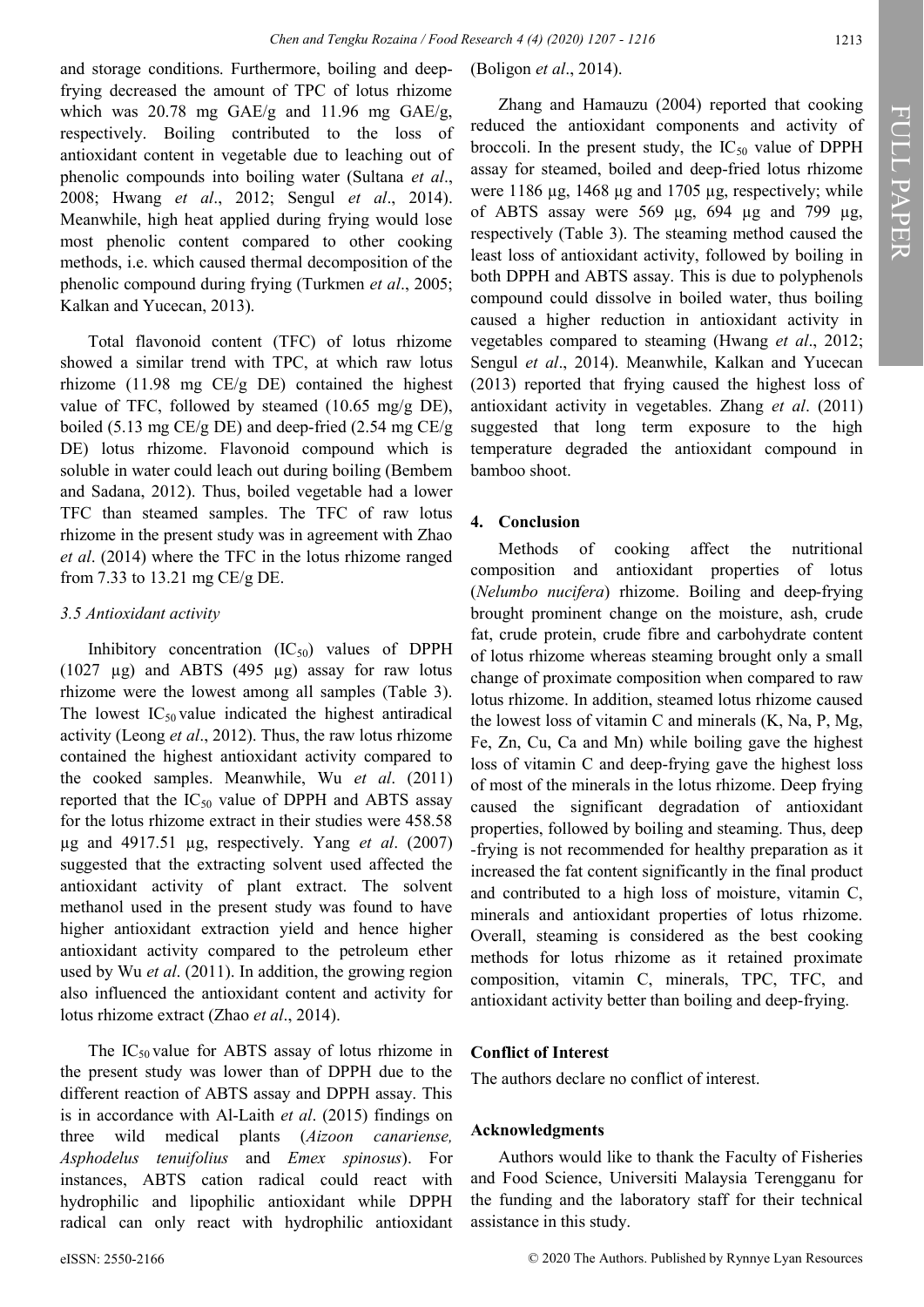# **References**

- Agunbiade, L.W., Abdulsalam, M. and Olaitan, O.D. (2017). Effects of planting locations on the proximate compositions of *Moringa Oleifera* leaves. *Journal of Applied Science and Environmental Management*, 21(2), 331–338. [https://](https://doi.org/10.4314/jasem.v21i2.14) [doi.org/10.4314/jasem.v21i2.14](https://doi.org/10.4314/jasem.v21i2.14)
- Akpinar-Bayizit, A., Turan, M.A., Yilmaz-Ersan, L. and Taban, N. (2010). Inductively Coupled Plasma Optical- Emission Spectroscopy determination of major and minor elements in vinegar. *Notulae Botanicae Horti Agrobotanici Cluj – Napoca*, 38(8), 64–68.
- Al-Laith, A.A., Alkhuzai, J. and Freije, A. (2015). Assessment of antioxidant activities of three wild medicinal plants from Bahrain. *Arabian Journal of Chemistry*, 46(8), 1–23. [https://doi.org/10.1016/](https://doi.org/10.1016/j.arabjc.2015.03.004) [j.arabjc.2015.03.004](https://doi.org/10.1016/j.arabjc.2015.03.004)
- Association of Official Analytical Chemists (AOAC). (2005). Official methods of analysis of Association Official Analytical Chemists International. 16<sup>th</sup> ed. Rockville, MD: AOAC International.
- Bembem, K. and Sadana, B. (2013). Effect of cooking methods on the nutritional composition and antioxidant activity of potato tubers. *International Journal of Food and Nutritional Sciences*, 2(4), 26– 30.
- Bhardwaj, A. and Modi, K.P. (2016). A review on therapeutic potential of *Nelumbo nucifera* (Gaertn): The sacred lotus. *International Journal of Pharmaceutical Sciences and Research*, 7(1), 42–54.
- Boligon, A.A., Machado, M.M. and Athayde, M.L. (2014). Technical evaluation of antioxidant activity. *Medicinal Chemistry*, 4(7), 517–522. [https://](https://doi.org/10.4172/2161-0444.1000188) [doi.org/10.4172/2161](https://doi.org/10.4172/2161-0444.1000188)-0444.1000188
- Bordin, K, Kunitake, M.T., Aracava, K.K. and Trindade, C.S.F. (2013). Changes in food caused by deep fat frying - A review. *Archivos latinoamericanos de nutricion*, 63(1), 5–13.
- Bouchon, P., Aguilera, J.M. and Pyle, D.L. (2003). Structure oil- Absorption relationships during deepfat frying. *Journal of Food Science*, 68(9), 2711– 2716. [https://doi.org/10.1111/j.1365](https://doi.org/10.1111/j.1365-2621.2003.tb05793.x)- [2621.2003.tb05793.x](https://doi.org/10.1111/j.1365-2621.2003.tb05793.x)
- Chinomso, O.V., Ejikeme, O.S., Egbuta, K.C., Eze, N.R. and Chidozie, C.D. (2018). The effect of maturity on the proximate composition of orange. *Annals of Food Science and Technology*, 19(1), 87–91.
- Duya, O.C. (2017). Variation in levels of vitamin A and C with maturity of *Amaranthus hybridus* (L) leaves grown in different soil- Types in Kwale country, Kenya. Kenya: Kenyatta University, MSc. Thesis.
- Faboya, O.O.P. and Aku, U.U. (1996). Interaction of oxalic acid with divalent metals – calcium, magnesium and zinc – during the cooking of cowpea (*Vigna unguiculate*). *Food Chemistry*, 57(3), 365– 369. [https://doi.org/10.1016/0308](https://doi.org/10.1016/0308-8146(95)00190-5)-8146(95)00190-5
- Hsu, B., Coupar, I.M. and Ng, K. (2006). Antioxidant activity of hot water extract from fruit of the Doum palm, *Hyphaene thebaica*. *Food Chemistry*, 98(2), 317-328. [https://doi.org/10.1016/](https://doi.org/10.1016/j.foodchem.2005.05.077) [j.foodchem.2005.05.077](https://doi.org/10.1016/j.foodchem.2005.05.077)
- Hussain, M.I., Hamza, A. and Rashid, M.A. (2016). Estimation of vitamin C in carrot before cooking and after cooking. *Journal of Food and Nutrition Sciences*, 4(4), 108–112. [https://doi.org/10.11648/](https://doi.org/10.11648/j.jfns.20160404.16) [j.jfns.20160404.16](https://doi.org/10.11648/j.jfns.20160404.16)
- Hwang, G., Shin, Y.J., Lee, S., Lee, J. and Yoo, S.M. (2012). Effects of different cooking methods on the antioxidant properties of red pepper (*Capsicum annuum* L.). *Preventive Nutrition and Food Science*, 17, 286–292. [https://doi.org/10.3746/](https://doi.org/10.3746/pnf.2012.17.4.286) [pnf.2012.17.4.286](https://doi.org/10.3746/pnf.2012.17.4.286)
- Igwemmar, N., Kolawole, S. and Imran, I. (2013). Effect of heating on vitamin c content of some selected vegetables. *Scientific and Technology Research*, 2 (11), 209–212.
- Ikanone, C.E.O. and Oyekan, P.O. (2014). Effect of boiling and frying on the total carbohydrate, vitamin C and mineral contents of Irish (*Solanun tuberosum*) and sweet (*Ipomea batatas*) potato tubers. *Nigerian Food Journal*, 32(2), 33–39. [https://doi.org/10.1016/](https://doi.org/10.1016/S0189-7241(15)30115-6) S0189-[7241\(15\)30115](https://doi.org/10.1016/S0189-7241(15)30115-6)-6
- Jongrungruangchok, S., Bunrathep, S. and Songsak, T. (2010). Nutrients and minerals content of eleven different samples of Moringa Oleifera cultivated in Thailand. *Journal of Health Research*, 24(3), 123– 127.
- Kalkan, I. and Yucecan, S. (2013). Stability of dietary phenolics and antioxidant properties of vegetables depends on cooking methodology. *Journal of Marmara University Institute of Health Sciences*, 3 (1), S9–S16. [https://doi.org/10.5455/](https://doi.org/10.5455/musbed.20130118092619) [musbed.20130118092619](https://doi.org/10.5455/musbed.20130118092619)
- Kim, J., Choi, I., Shin, W.K. and Kim, Y. (2015). Effects of HPMC (hydroxypropyl methylcellulose) on oil uptake and texture of gluten-free soy donut. *LWT-Food Science and Technology*, 62(1), 620–627. <https://doi.org/10.1016/j.lwt.2014.03.039>
- Kita, A. (2014). The effect of frying on fat uptake and texture of fried potato. *European Journal of Lipid Science and Technology*, 116(6), 735-740. https:// [doi.org/10.1002/ejlt.201300276](https://doi.org/10.1002/ejlt.201300276)
- Lee, S.K. and Kader, A.A. (2000). Preharvest and postharvest factors influencing vitamin C content of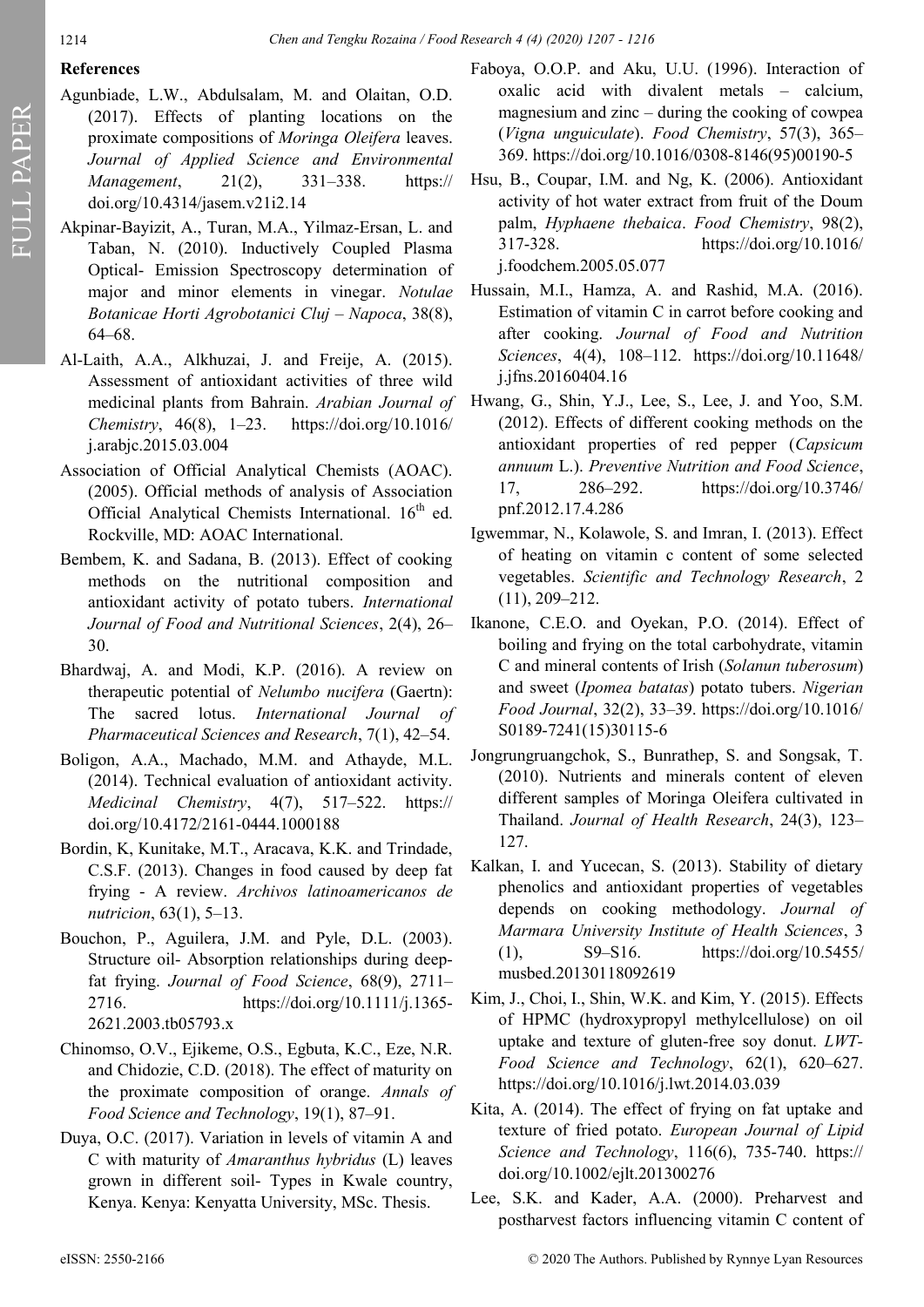horticultural crops. *Postharvest Biology and Technology*, 20(3), 207–220. [https://doi.org/10.1016/](https://doi.org/10.1016/S0925-5214(00)00133-2) S0925-[5214\(00\)00133](https://doi.org/10.1016/S0925-5214(00)00133-2)-2

- Leong, E.S., Tan, S. and Chang, Y.P. (2012). Antioxidant properties and heavy metal content of lotus plant (*Nelumbo nucifera* Gaertn) grown in extin mining pond near Kampar Malaysia. *Food Science and Technology Research*, 18(3), 461–465. <https://doi.org/10.3136/fstr.18.461>
- Li, S., Li, X., Lamikanra, O., Luo, Q., Liu, Z. and Yang, J. (2017). Effect of cooking on physicochemical properties and volatile compounds in lotus root (*Nelumbo nucifera Gaertn*). *Food Chemistry*, 216, 316–323. [https://doi.org/10.1016/](https://doi.org/10.1016/j.foodchem.2016.08.044) [j.foodchem.2016.08.044](https://doi.org/10.1016/j.foodchem.2016.08.044)
- Lola, A. (2009). The effect of boiling on the nutrients and anti-nutrients in two nonconventional vegetables. *Pakistan Journal of Nutrition*, 8(9), 1430 –1433. <https://doi.org/10.3923/pjn.2009.1430.1433>
- Manjunatha, S. Ravi, N., Negi, P.S., Raju, P.S. and Bawa, A.S. (2012). Kinetics of moisture loss and oil uptake during deep fat frying of Gethi (*Dioscorea kamoonensis* Kunth) strips. *Journal of Food Science and Technology*, 51(11), 3061–3071. [https://](https://doi.org/10.1007/s13197-012-0841-6) [doi.org/10.1007/s13197](https://doi.org/10.1007/s13197-012-0841-6)-012-0841-6
- Mehta, B.M. (2015). Nutritional and toxicological aspects of the chemical changes of food components and nutrients during heating and cooking. In Cheung, P.C.K. and Mehta, B.M. (Eds). Handbook of Food Chemistry, p. 897–936. Heidelberg, Berlin: Springer. [https://doi.org/10.1007/978](https://doi.org/10.1007/978-3-642-36605-5_1)-3-642-36605-5\_1
- Moro, C.F., Yanekura, M., Kouzuma, Y., Agrawal, G.K. and Rakwal, R. (2013). Lotus- A source of food and medicine: current status and future perspectives in context of the seed proteomics. *International Journal of Life Sciences*, 7(1), 1–5. [https://doi.org/10.3126/](https://doi.org/10.3126/ijls.v7i1.6394) [ijls.v7i1.6394](https://doi.org/10.3126/ijls.v7i1.6394)
- Murniece, I., Karklina, D., Galoburda, R., Santare, D., Skrabule, I. and Costa, H.S. (2011). Nutritional composition of freshly harvested and sored Latvian potato (*Solanum tubersum* L.) varieties depending on traditional cooking methods. *Journal of Food Composition and Analysis*, 24(4-5), 699–710. [https://](https://doi.org/10.1016/j.jfca.2010.09.005) [doi.org/10.1016/j.jfca.2010.09.005](https://doi.org/10.1016/j.jfca.2010.09.005)
- Oke, E.K., Idowu, M.A., Sobukola, O.P., Adeyeye, S.A.O. and Akinsola, A.O. (2017). Frying of food: A critical review. *Journal of Culinary Science and Technology*, 16(2), 1–21. [https://](https://doi.org/10.1080/15428052.2017.1333936) [doi.org/10.1080/15428052.2017.1333936](https://doi.org/10.1080/15428052.2017.1333936)
- Okibe, F.G., Jubril, B., Paul, E.D., Shallangwa, G.A. and Dallatu, Y.A. (2016). Effect of cooking methods on proximate and mineral composition of fluted pumpkin (*Telfairia* occidentalis) leaves.

*International Journal of Biochemistry Research and Review*, 9(2), 1–7. [https://doi.org/10.9734/](https://doi.org/10.9734/IJBCRR/2016/21483) [IJBCRR/2016/21483](https://doi.org/10.9734/IJBCRR/2016/21483)

- Omotosho, O.E., Garuba, R., Ayoade, F. Adebayo, A.H., Adedipe, O.E. and Chinedu, S.N. (2016). Effects of deep- fat frying using canola oil, soya oil and vegetable oil on the proximate, vitamins and mineral contents of unripe plantain (*Musa x Paradisiaca*). *Journal of Applied Sciences*, 16(3), 103–107. [https://](https://doi.org/10.3923/jas.2016.103.107) [doi.org/10.3923/jas.2016.103.107](https://doi.org/10.3923/jas.2016.103.107)
- Oulai, S.F., Gonnety, J.T., Faulet, B.M., Dje, K.M., Kouassi-Koffi, J.D., Ahi, A.P. and Kouame, L.P. (2013). Effect of cooking times on the proximate and mineral composition of breadfruit (*Artocarpus altilis*) grown in Abidjan, Cote D'ivoire. *Pakistan Journal of Nutrition*, 12(8), 768–774. [https://](https://doi.org/10.3923/pjn.2013.768.774) [doi.org/10.3923/pjn.2013.768.774](https://doi.org/10.3923/pjn.2013.768.774)
- Pegg, R.B., Landen, W.O.Jr. and Eitenmiller, R.R. (2010). Vitamin analysis. In Nielsen, S.S. (Eds). Food analysis, p. 179–200. New York: Springer. [https://doi.org/10.1007/978](https://doi.org/10.1007/978-1-4419-1478-1_11)-1-4419-1478-1\_11
- Podsedek, A. (2007). Natural antioxidants and antioxidant capacity of brassica vegetables: a review. *LWT- Food Science and Technology*, 40(1), 1–11. <https://doi.org/10.1016/j.lwt.2005.07.023>
- Pongrac, P., Potisek, M., Fras, A., Likar, M., Budic, B., Myszka, K., Boros, D., Necemer, M., Kelemen, M., Vavpetic, P., Pelicon, P., Vogel-Mikus, K., Regvar, M. and Kreft, I. (2016). Composition of mineral elements and bioactive compounds in Tartary buckwheat and wheat sprouts as affected by natural mineral-rich water. *Journal of Cereal Science*, 69, 9– 16. <https://doi.org/10.1016/j.jcs.2016.02.002>
- Read, B.B. (1982). Famine foods listed in the Chiu Huang Pen Ts'ao. Giving them identity, nutritional values and notes on their preparation. China: Southern Materials Centre, Inc.
- Reid, T., Munyanyi, M. and Mduluza, T. (2016). Effect of cooking and preservation on nutritional and phytochemical composition of the mushroom *Amanita zambiana*. *Food Science and Nutrition*, 5 (3), 538–544. <https://doi.org/10.1002/fsn3.428>
- Sengul, M., Yildiz, H. and Kavaz, A. (2014). The effect of cooking on total polyphenolic content and antioxidant activity of selected vegetables. *International Journal of Food Properties*, 17(3), 481  $-490.$  [https://](https://doi.org/10.1080/10942912.2011.619292) [doi.org/10.1080/10942912.2011.619292](https://doi.org/10.1080/10942912.2011.619292)

Severi, S. Bedogni, G., Manzieri, A.M., Poli, M. and Battistini, N. (1997). Effects of cooking and storage methods on the micronutrient content of foods. *European Journal of Cancer Prevention*, 6 (Suppl.

1215